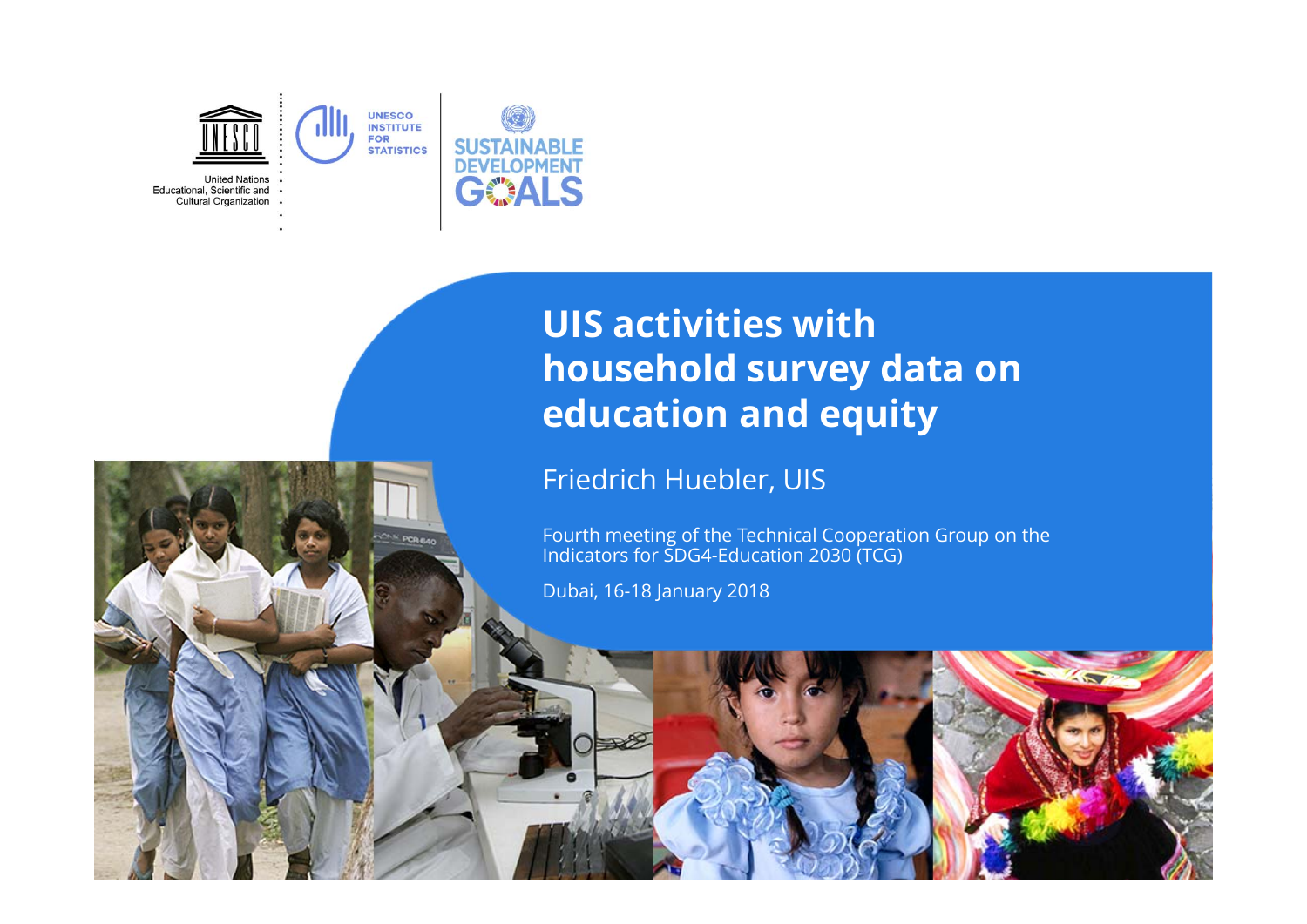## **Household survey data used by the UIS**

#### $\bullet$ **UIS surveys sent to Member States**

- •• Educational attainment
- •**Literacy**

#### $\bullet$ **Household survey datasets**

- $\bullet$ Demographic and Health Survey (DHS)
- •Multiple Indicator Cluster Survey (MICS)
- $\bullet$ Living Standards Measurement Study (LSMS)
- $\bullet$ National surveys (e.g., PNAD in Brazil)
- •Others (to add in future)
- $\bullet$ Data analyzed by UIS **Household Surveys and Equity Unit**
- • **Indicators** produced by UIS, but also in collaboration with other organizations (e.g. ECLAC, World Bank)

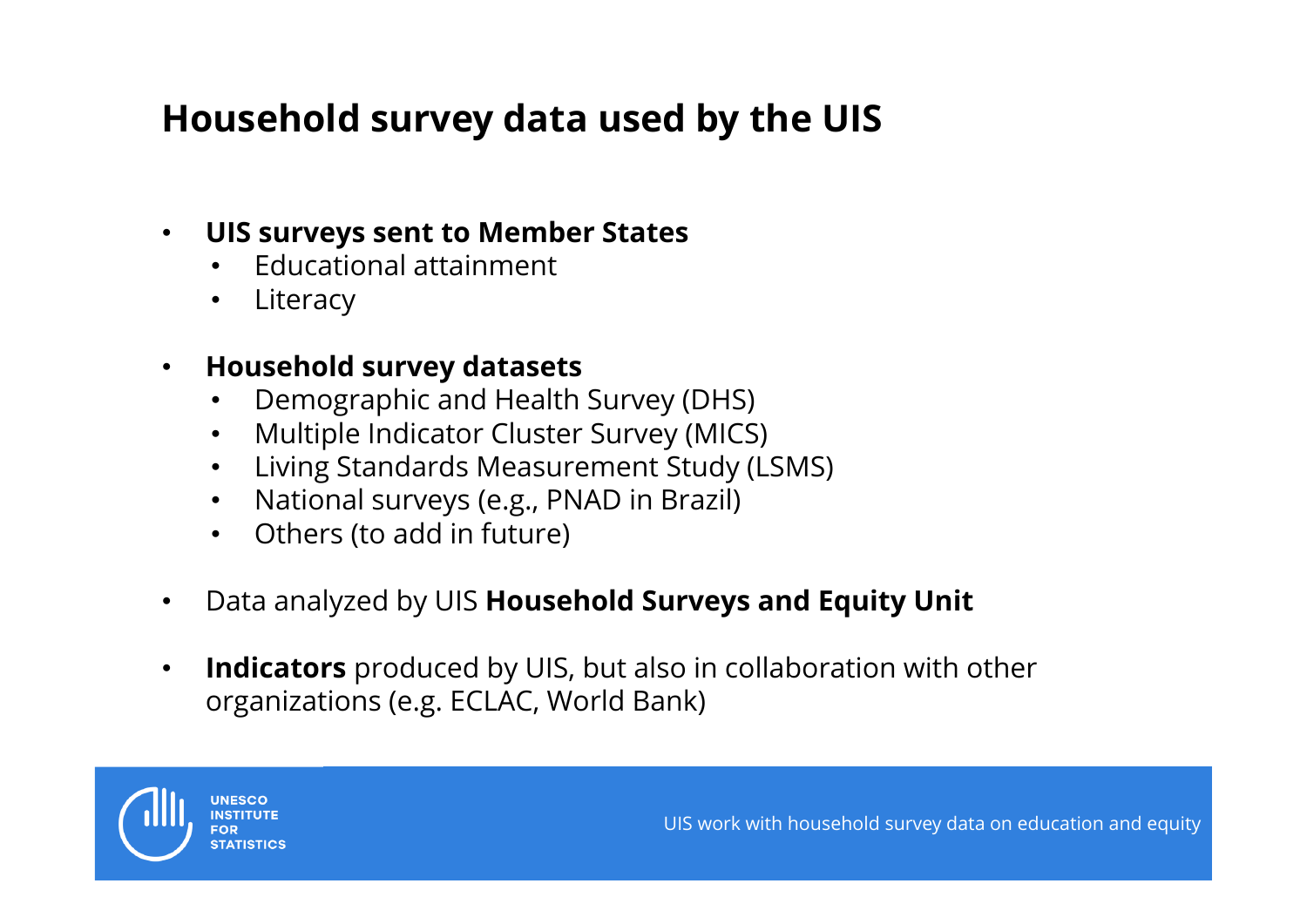# **UIS indicator development and data releases**

#### • **July 2017**

- Increased number of disaggregated education indicators from household survey data in UIS.Stat (http://data.uis.unesco.org), including out-of-school rates, attendance rates, completion rates
- Location and wealth parity indices added (SDG indicator 4.5.1)
- Adjusted parity indices added (SDG indicator 4.5.1)
- Data on education expenditures by households added (SDG indicator 4.5.2)
- **December 2017**
	- Added theme trees for SDG 4 and Equity
- **February 2018**
	- $\bullet$  Disaggregated data for SDG indicator 4.2.2: participation rate in organized learning (one year before the official primary entry age)

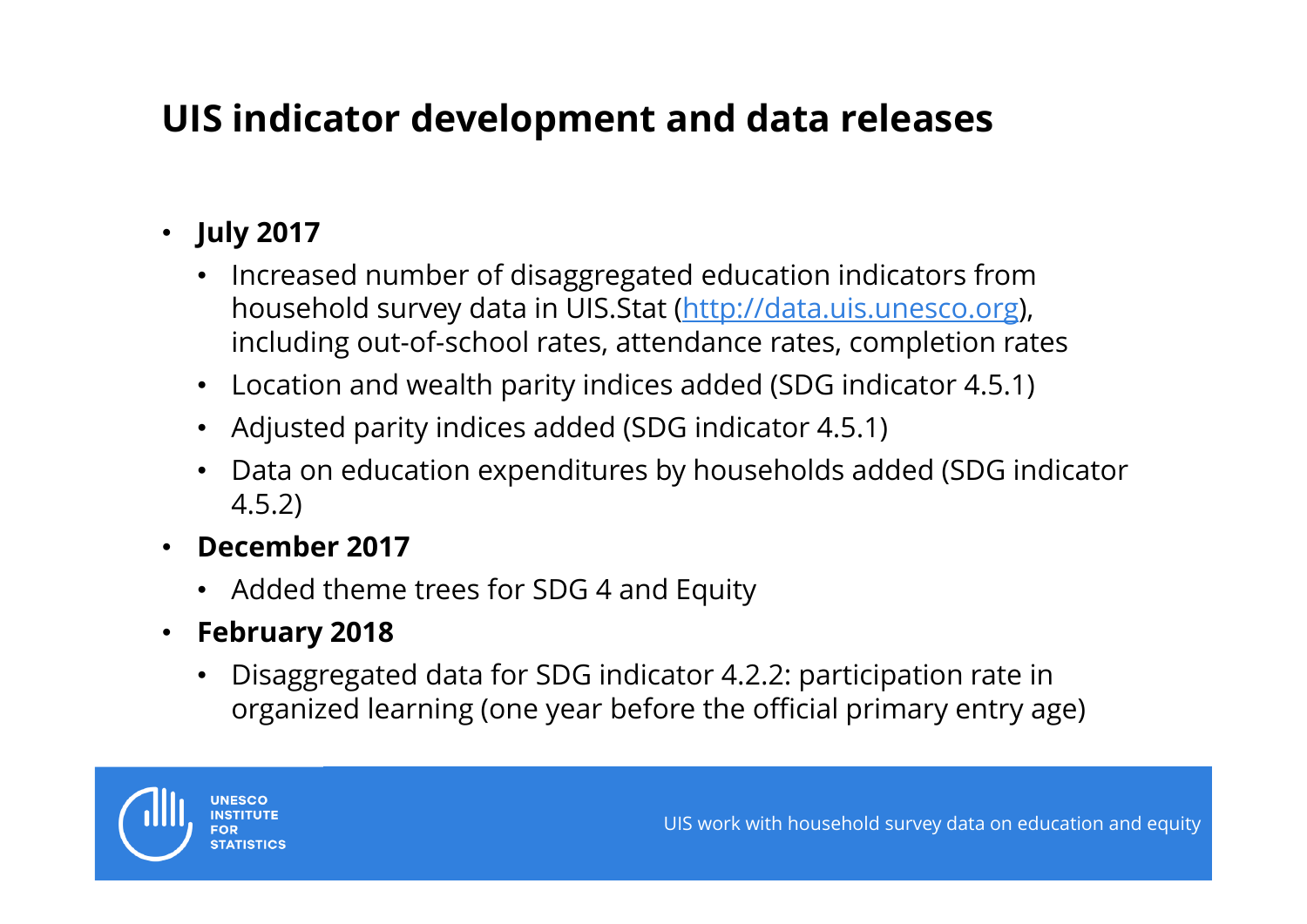### **UIS website**

- **Expanded "Equity in education" page launched in December 2017**
	- http://uis.unesco.org/en/topic/equity-education
	- News and documents
	- $\bullet$  Data visualizations (including new visualization on teacher supply in Asia)
	- Data explorer: tables, charts, metadata
- **Updated API to access UIS data**
	- https://apiportal.uis.unesco.org
- **UIS.Stat expanded**
	- http://data.uis.unesco.org
	- New theme trees for SDG 4 and Equity
	- Improved access to data for the SDG 4 targets

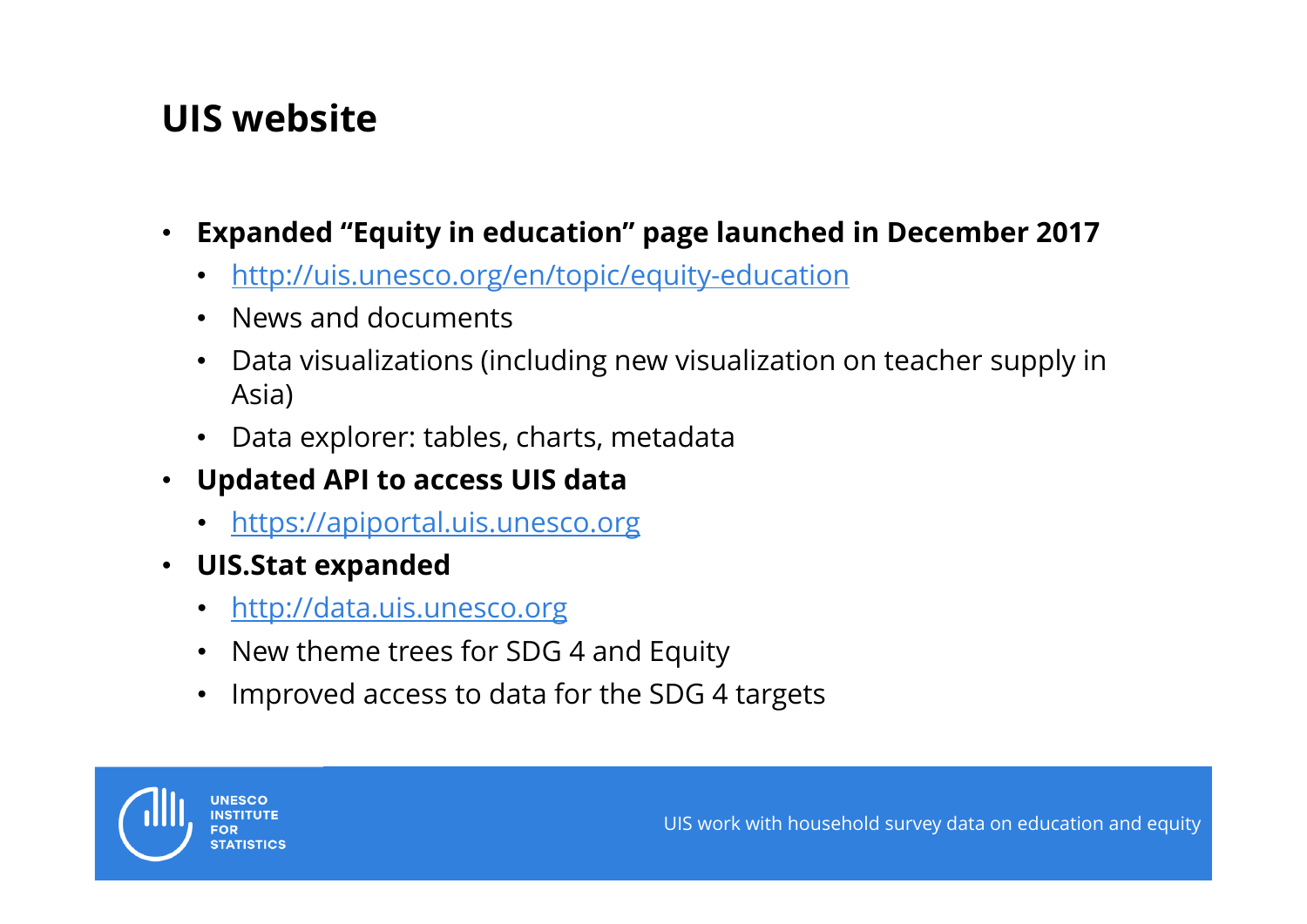## **UIS publications**

#### $\bullet$ **Handbook on Equity in Education**

- Forthcoming early 2018
- Collaboration of UIS, REAL Centre (Cambridge), Oxford Policy Management, FHI 360
- Intended as reference for professionals involved in measurement and monitoring of equity in education
- • **Contents:**
	- Conceptual framework for monitoring of equity in education
	- Methodological guidance on calculation and interpretation of indicators
	- Examines extent to which equity has been integrated in national education policies
	- Analyses equitable financing

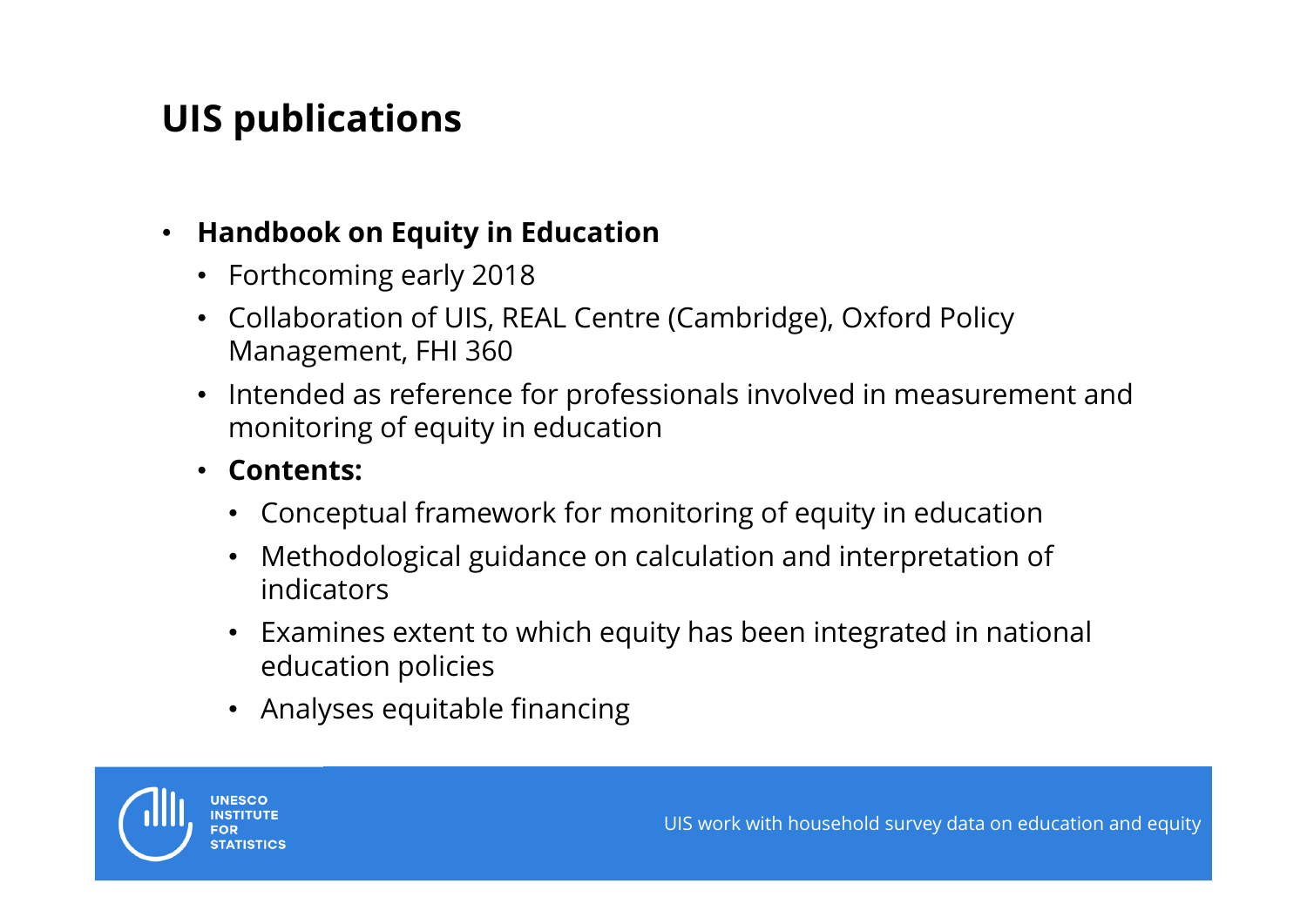# **UIS publications (cont.)**

- **Education and disability**: fact sheet, February 2017 (SDG indicators 4.1.4, 4.1.5)
- Availability and reliability of **education finance** data in household surveys: information paper, May 2017 (SDG indicator 4.5.4)
- **Out-of-school children**: fact sheet, June 2017 (with GEMR) (SDG indicator 4.1.5)
- **Literacy**: fact sheet September 2017 (SDG indicator 4.6.2)
- **Children and adolescents not learning**: information paper, September 2017 (SDG indicator 4.1.1)
- **SDG 4 Data Digest 2017**: *The Quality Factor: Strengthening National Data to Monitor Sustainable Development Goal 4*, November 2017 (all indicators)
- **Education and disability**: information paper, early 2018 (SDG indicators 4.1.4, 4.1.5, 4.4.3, 4.6.2)
- **Guidebook on Education Expenditure in Household Surveys**: by June 2018 (with World Bank) (SDG indicator 4.5.4)

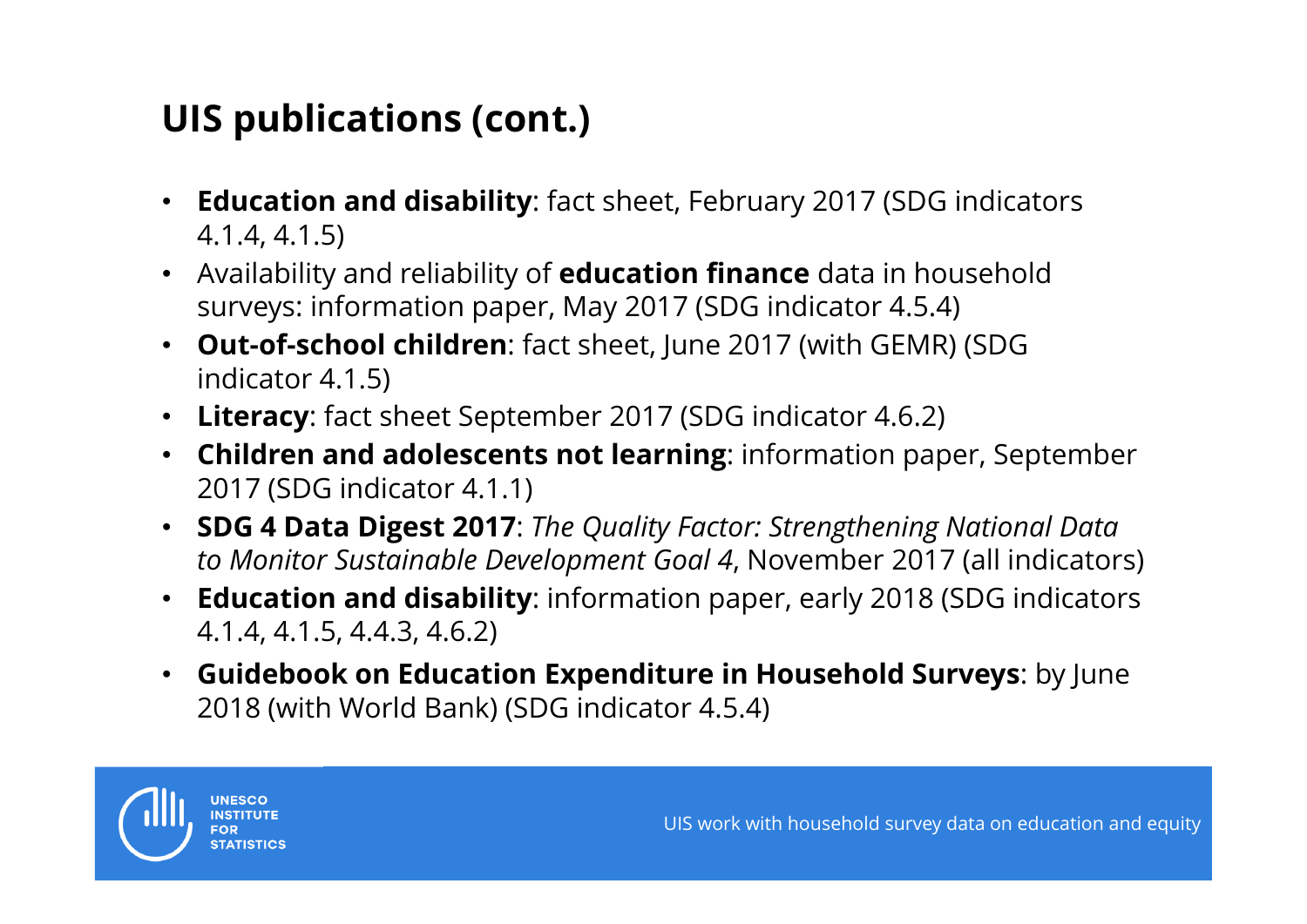### **Intersecretariat Working Group on Household Surveys (ISWGHS)**

- Established by UN Statistical Commission in 2015
- Website: https://unstats.un.org/iswghs/
- **Mandate** includes:
	- Promote development of household survey methodology
	- Foster use of common standards and methods
- UIS leads **Task Force on Standards for Education Spending Estimates Based on Household Survey Data**
	- •**Objective:** develop guidance on methods to achieve consistency, reliability and comparability in the measurement of education expenditure with household surveys for SDG indicator 4.5.4 (education expenditure per student by level of education and source of funding)
	- **Task force members**:
		- UNESCO Institute for Statistics
		- World Bank (LSMS and Global Education Practice teams)
		- UNESCO IIEP-Pôle de Dakar

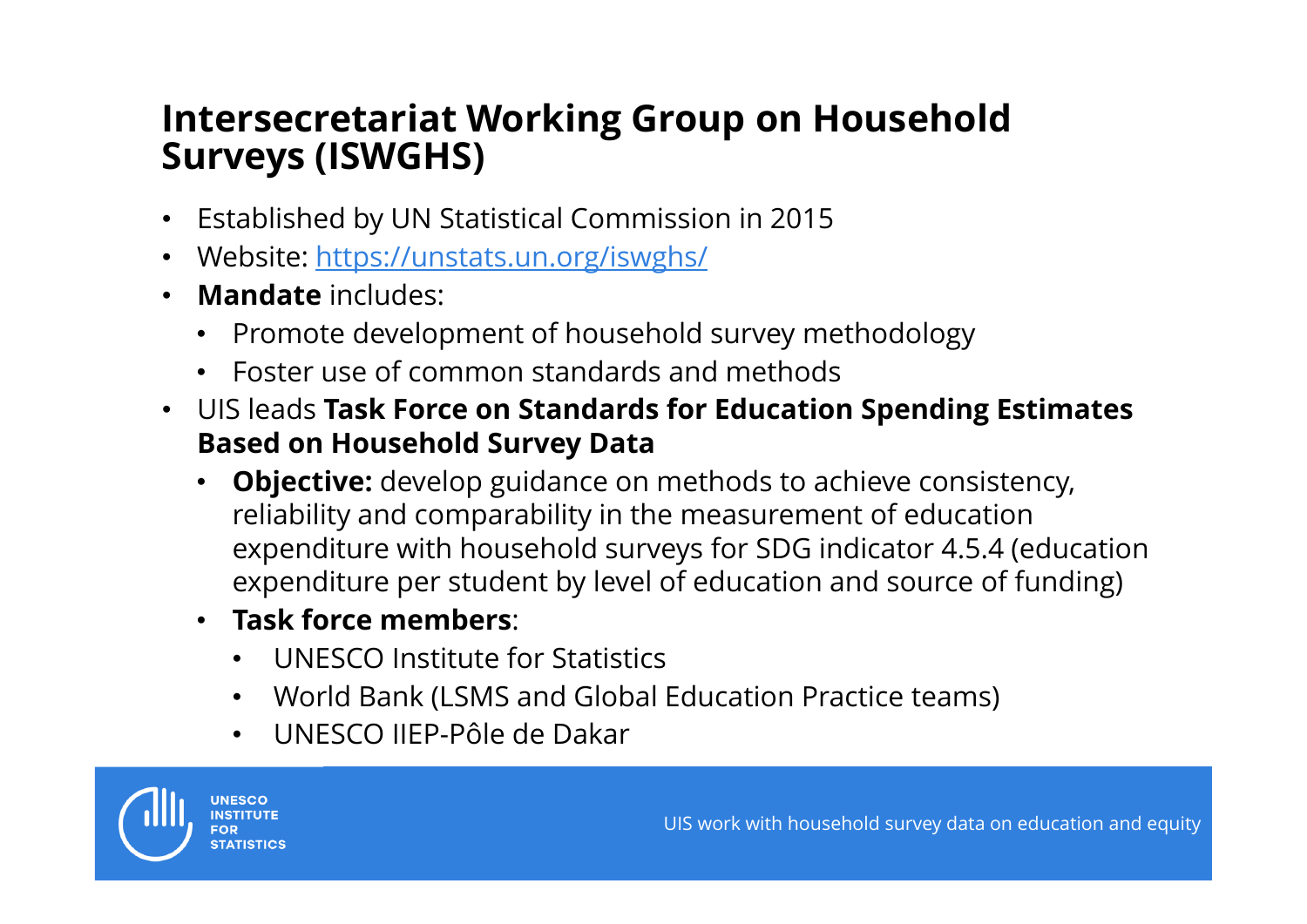#### **ISWGHS Task Force on Standards for Education Spending Estimates Based on Household Survey Data**

- • **Deliverables:**
	- 1. Document mapping existing household surveys with education expenditure data (published May 2017)
	- 2. Methodological guidelines and recommendations for future data collections (second draft completed November 2017, finalize by June 2018)
	- 3. Technical protocol for processing of education expenditure data from household surveys (draft completed July 2017)



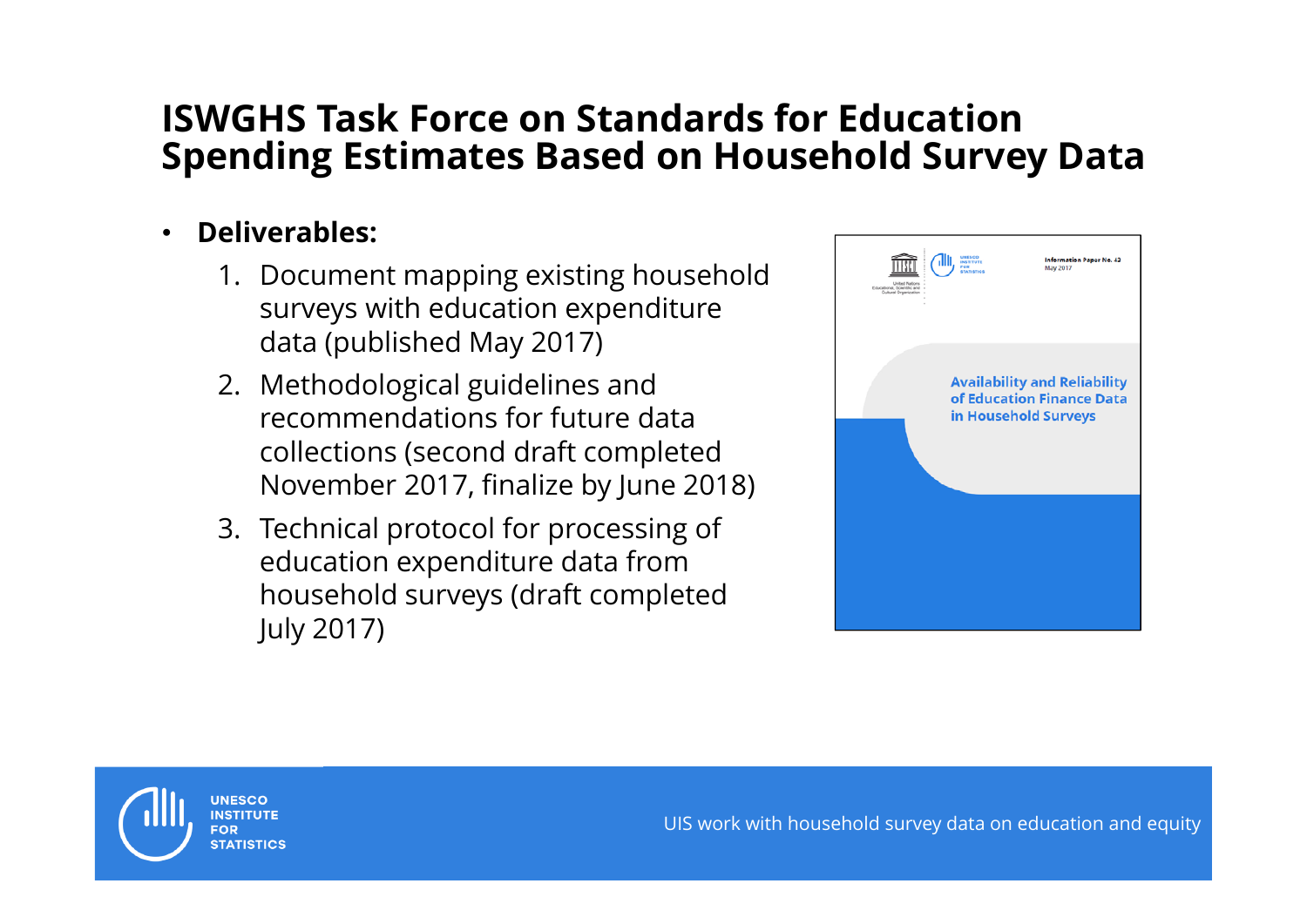### **Inter-Agency Group on Education Inequality Indicators (IAG-EII)**

- Established in 2016 by UIS, UNICEF, World Bank
- Website: <u>http://uis.openplus.ca/iag/</u>
- $\bullet$  **Mandate** includes:
	- $\bullet$ Produce recommendations to harmonise processing of survey data
	- • Document data requirements and calculation methods for indicators
	- Advise on methods for harmonising definitions of individual and household characteristics for data disaggregation
	- $\bullet$ Prepare guidelines for producers and users of survey data
	- $\bullet$  Liaise with the Technical Coordination Group on the Indicators for SDG 4-Education 2030 and the SDG 4-Education 2030 Steering Committee

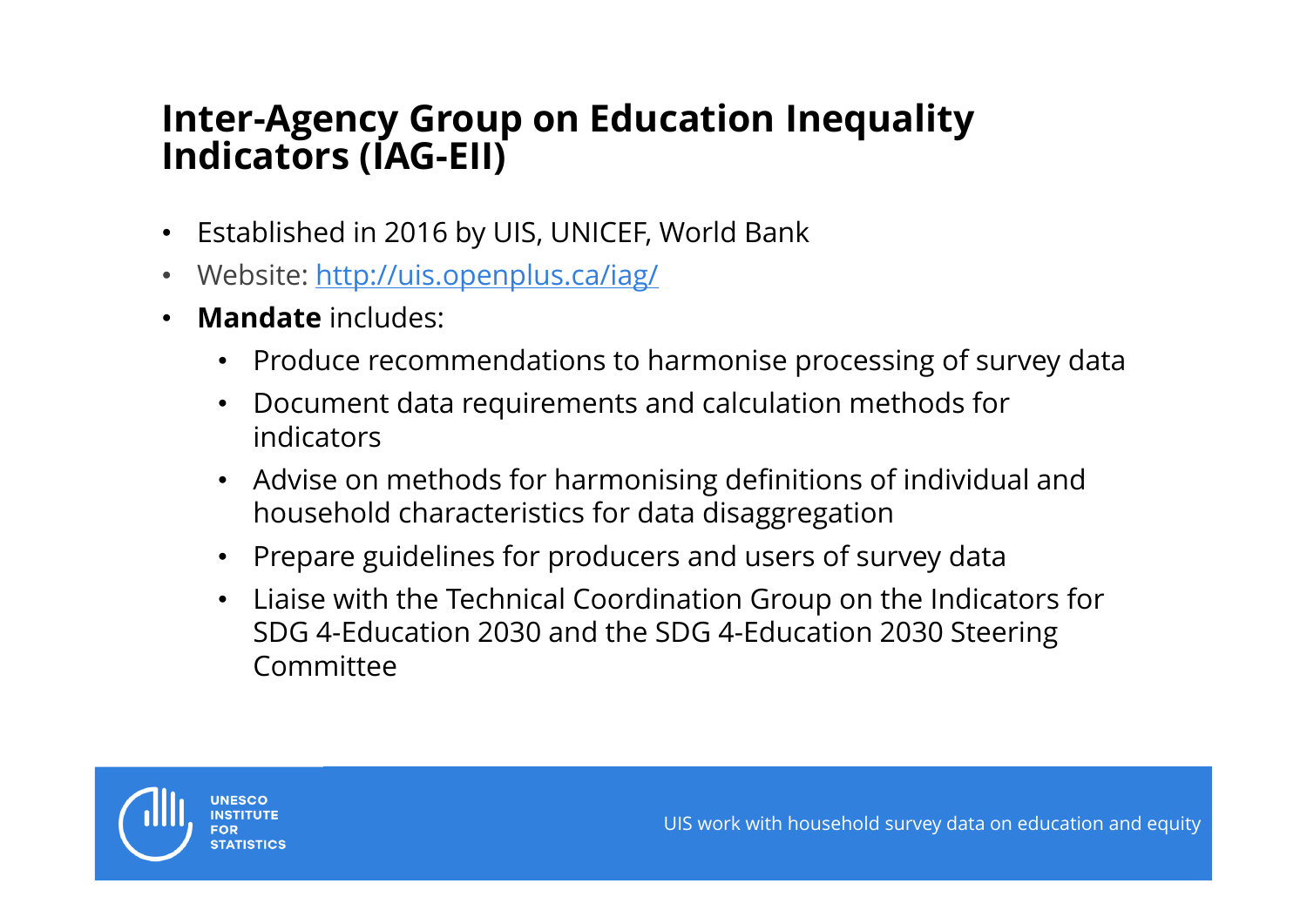## **IAG-EII activities**

- Three meetings held, most recent at UIS in December 2017
- Focal points from GEM Report, OECD, UIS, UNICEF and World Bank finalized three **indicator definitions:**
	- Completion rate (SDG indicator 4.1.4)
	- Out-of-school rate (SDG indicator 4.1.5)
	- Percentage of children over-age for grade (SDG indicator 4.1.6)
- **Next indicators to be defined:**
	- Parity indices (SDG indicator 4.5.1)
	- Participation rate in organized learning one year before the official primary entry age (SDG indicator 4.2.2)
	- Gross early childhood education enrolment ratio in pre-primary education and early childhood educational development (SDG indicator 4.2.4)
	- Possibly gross enrolment ratio for tertiary education (SDG indicator 4.3.2)